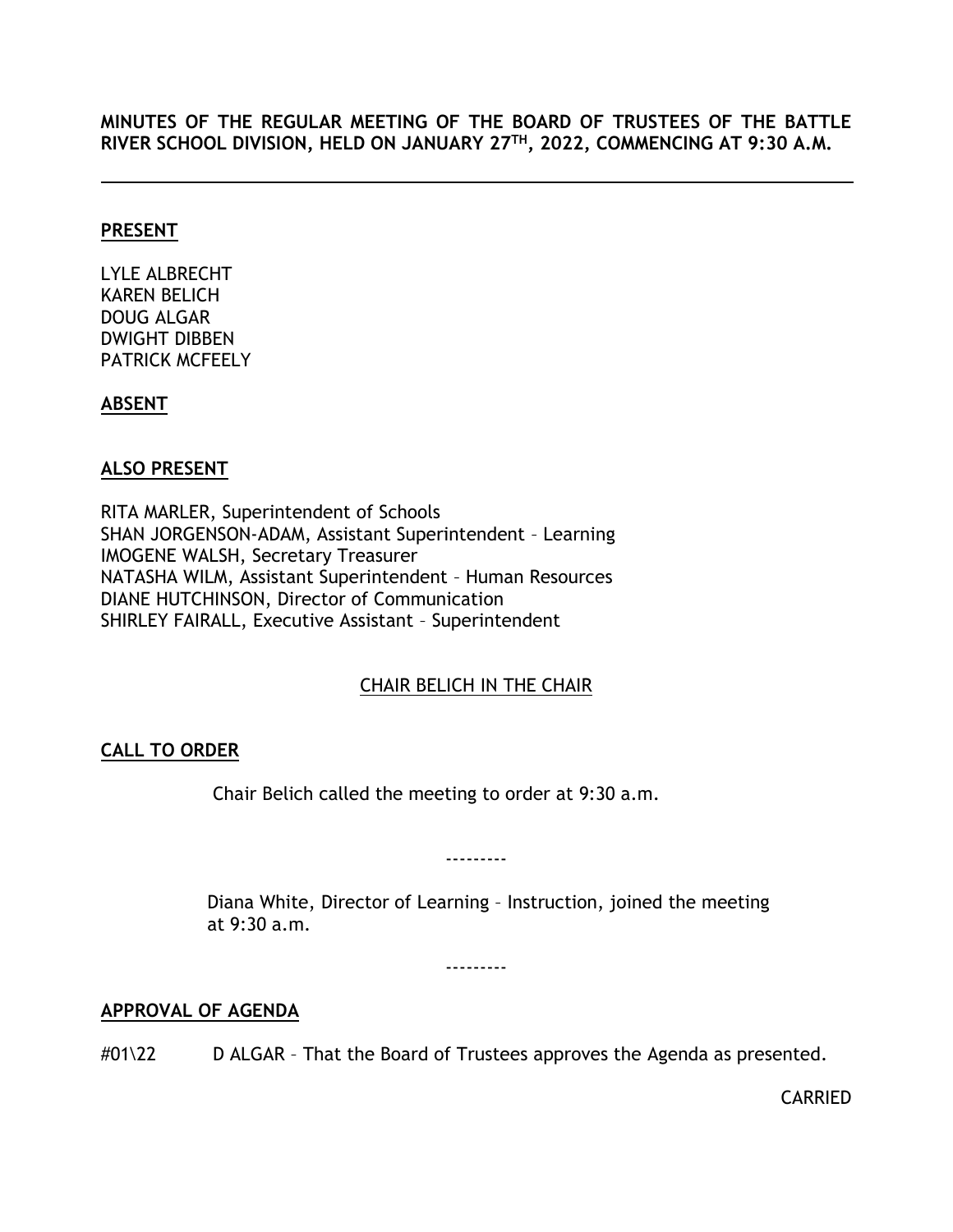# <span id="page-1-0"></span>**APPROVAL OF MINUTES**

#02\22 D DIBBEN - That the Board of Trustees approves the Minutes of the Regular Meeting of the Board of Trustees of December 9<sup>th</sup>, 2021.

---------

#### CARRIED

Cheryl Kropinske, Director of Finance, joined the meeting at 9:33 a.m.

---------

#### <span id="page-1-1"></span>**LOCALLY DEVELOPED COURSES**

#03\22 D ALGAR - That the Board of Trustees approves the use of the following locally developed courses and any learning resources detailed in the course outline for use in BRSD schools, beginning on February 1, 2022:

| <b>Course Name</b>     | <b>Credit</b> | <b>Acquired From</b>                       | Authorized<br><b>Until</b> |
|------------------------|---------------|--------------------------------------------|----------------------------|
| Paleontology (2021) 15 | 3& 5          | The Golden Hills School<br><b>Division</b> | Aug. 31, 2025              |
| Paleontology (2021) 25 | 3 & 5         |                                            |                            |
| Paleontology (2021) 35 | 365           |                                            |                            |

CARRIED

Ms White left the meeting at 9:49 a.m.

---------

#### <span id="page-1-2"></span>**FISCAL MONITORING RElPORT**

Chair Belich welcomed Ms Kropinske and invited her review of the Interim Financial Statements for the period ending December 31st, 2021.

Ms Kropinske left the meeting at 10:08 a.m.

---------

## <span id="page-1-3"></span>**STUDENT SUCCESS**

The Board of Trustees enjoyed a presentation from students of Central High Sedgewick Public School, along with the Assistant Principal Krysta Rathwell, about a novel they recently studied called *From The Ashes* by Canadian Indigenous Author Jesse Thistle. The students explained how the story impacted them personally and that the experience was further enhanced by meeting the author in a virtual format.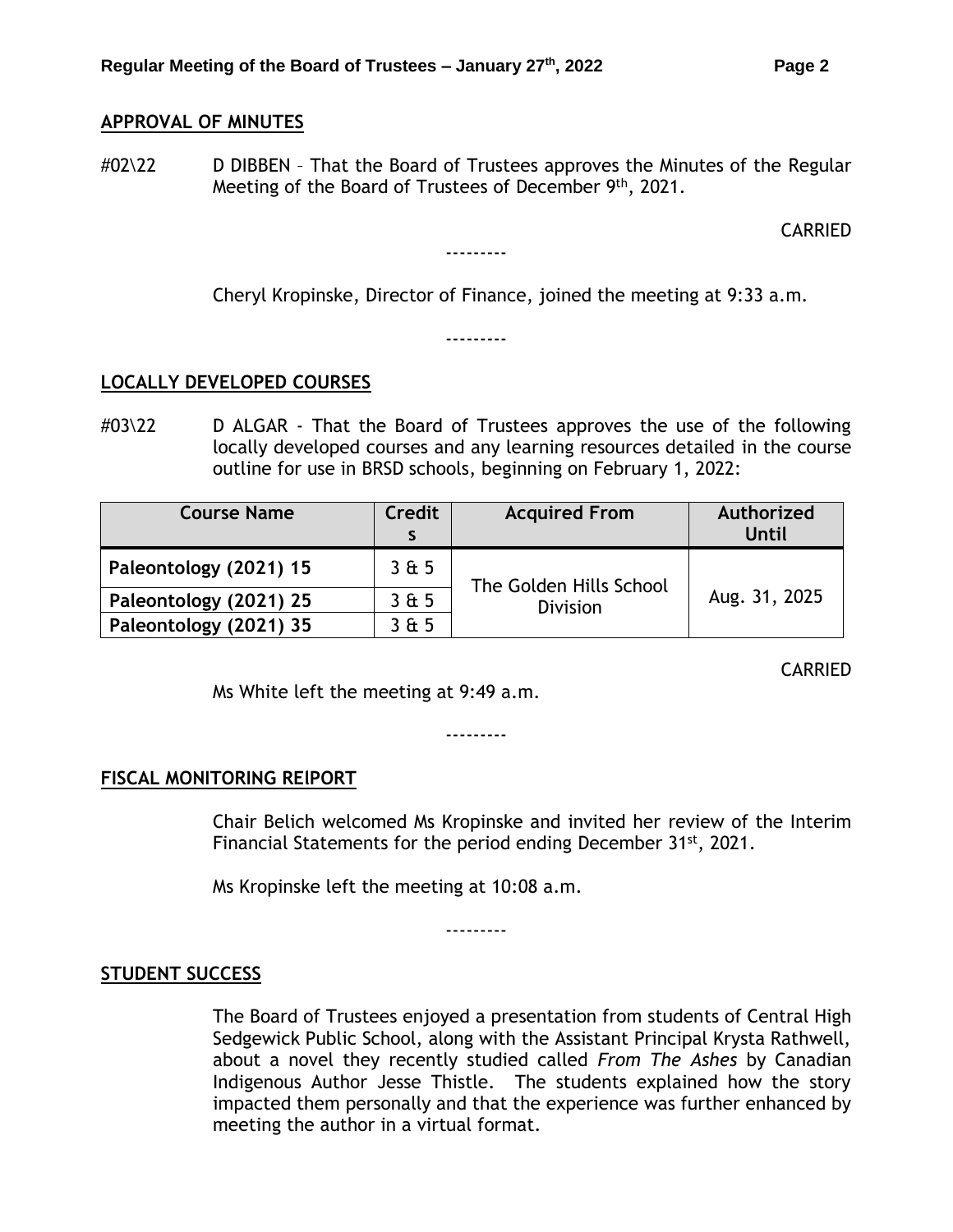#### <span id="page-2-0"></span>**LOUGHEED PROPERTY**

- #04\22 L ALBRECHT That the Board of Trustees authorize the Board Chair to make a written request for approval from the Education Minister to transfer the below noted properties to the Village of Lougheed:
	- Lot 1, Block E, Plan 7822631,
	- Lot 2 SR, Block E, Plan 7822631, and
	- Lot 3, Block E, Plan 7822631.

CARRIED

## <span id="page-2-1"></span>**2022 – 2023 SCHOOL YEAR CALENDAR**

#05\22 D DIBBEN - That the Board of Trustees approves Draft #1 for the 2022 – 2023 School Year Calendar as presented.

DEFEATED

#06\22 L ALBRECHT - That the Board of Trustees approves Draft #3 for the 2022 – 2023 School Year Calendar as presented.

---------

CARRIED

#### **MEETING RECESS**

The Regular Meeting of the Board of Trustees recessed at 10:51 a.m. and reconvened at 11:00 a.m.

---------

#### <span id="page-2-2"></span>**INSURANCE UPDATE**

Ms Walsh provided Trustees with an update on Battle River School Division's insurance policy and the possible reduction to insurance costs.

#### <span id="page-2-3"></span>**CONTRACT BUS DRIVER**

#07\22 P MCFEELY - That the Board of Trustees agrees to provide an additional payment to Hay's Transportation Ltd for the 2021 – 2022 agreement in the amount of \$16,000.00 (\$2,000.00 per bus) to assist in offsetting the increases in bus insurance.

CARRIED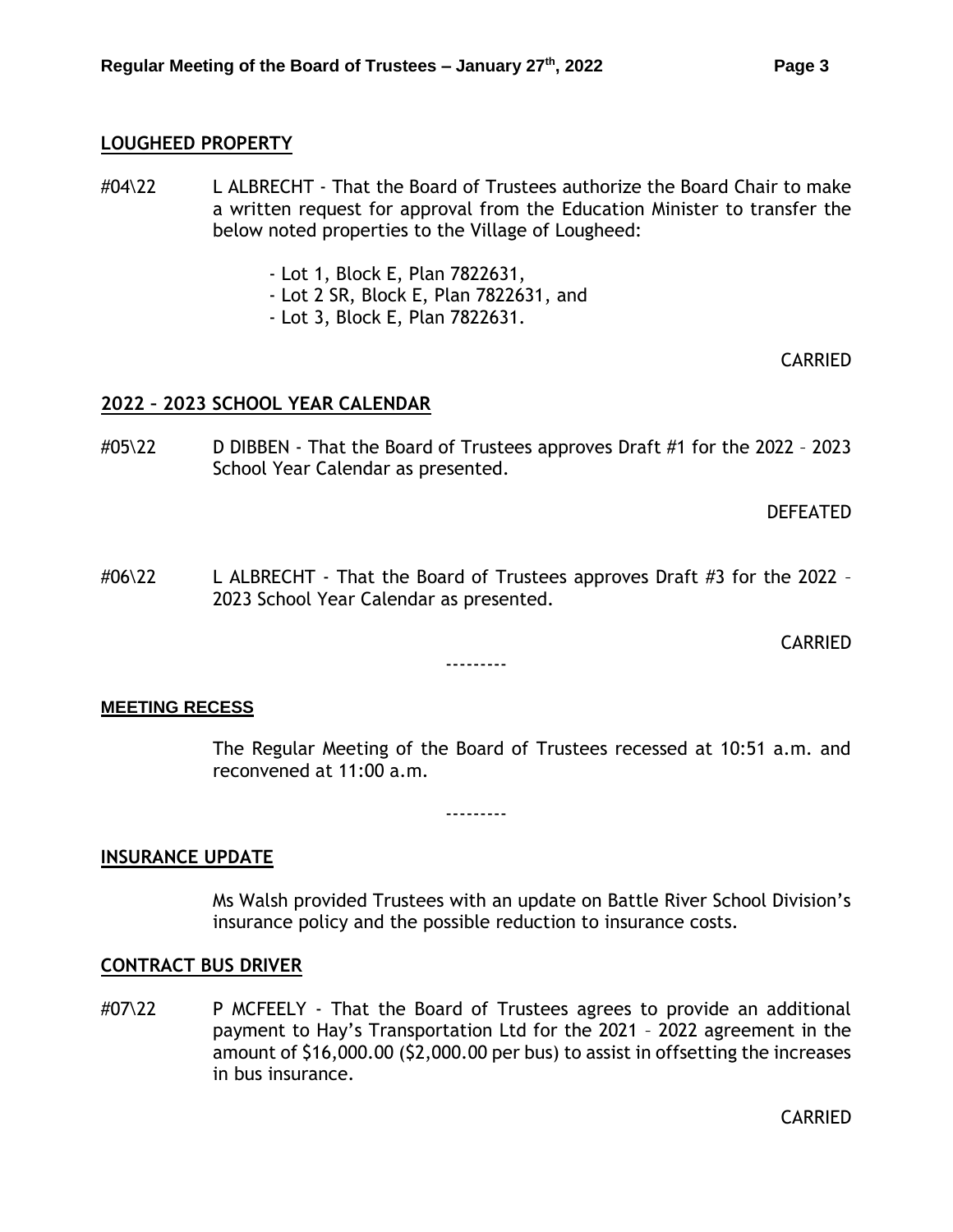---------

## **IN-CAMERA SESSION (11:27 A.M.)**

#08\22 D ALGAR – That the Regular Meeting of the Board of Trustees recess to permit Trustees to meet in-camera, and that all persons, except Trustees, be excluded.

CARRIED

Imogene Walsh, Secretary-Treasurer joined the meeting at 11:40 p.m.

---------

---------

---------

---------

---------

Superintendent of Schools Marler, Assistant Superintendent, Learning Jorgenson-Adam, Assistant Superintendent, Human Resources, Director of Communications Hutchinson, and Executive Assistant, Superintendent Fairall rejoined the meeting at 12:03 p.m.

Assistant Superintendent, Learning Jorgenson-Adam, Assistant Superintendent, Human Resources, Secretary-Treasurer Walsh, Director of Communications Hutchinson, and Executive Assistant, Superintendent Fairall left the meeting at 12:18 p.m.

Trustee McFeely left the meeting at 12:46 p.m. and rejoined the meeting at 12:55 p.m.

Assistant Superintendent, Learning Jorgenson-Adam, Assistant Superintendent, Human Resources, Secretary-Treasurer Walsh, Director of Communications Hutchinson, and Executive Assistant, Superintendent Fairall

## **OUT OF IN-CAMERA SESSION (12:57 P.M.)**

rejoined the meeting at 12:55 p.m.

The in-camera session concluded and the regular meeting reconvened.

---------

Dr Rita Marler and Ms Walsh left the meeting at 12:58 p.m.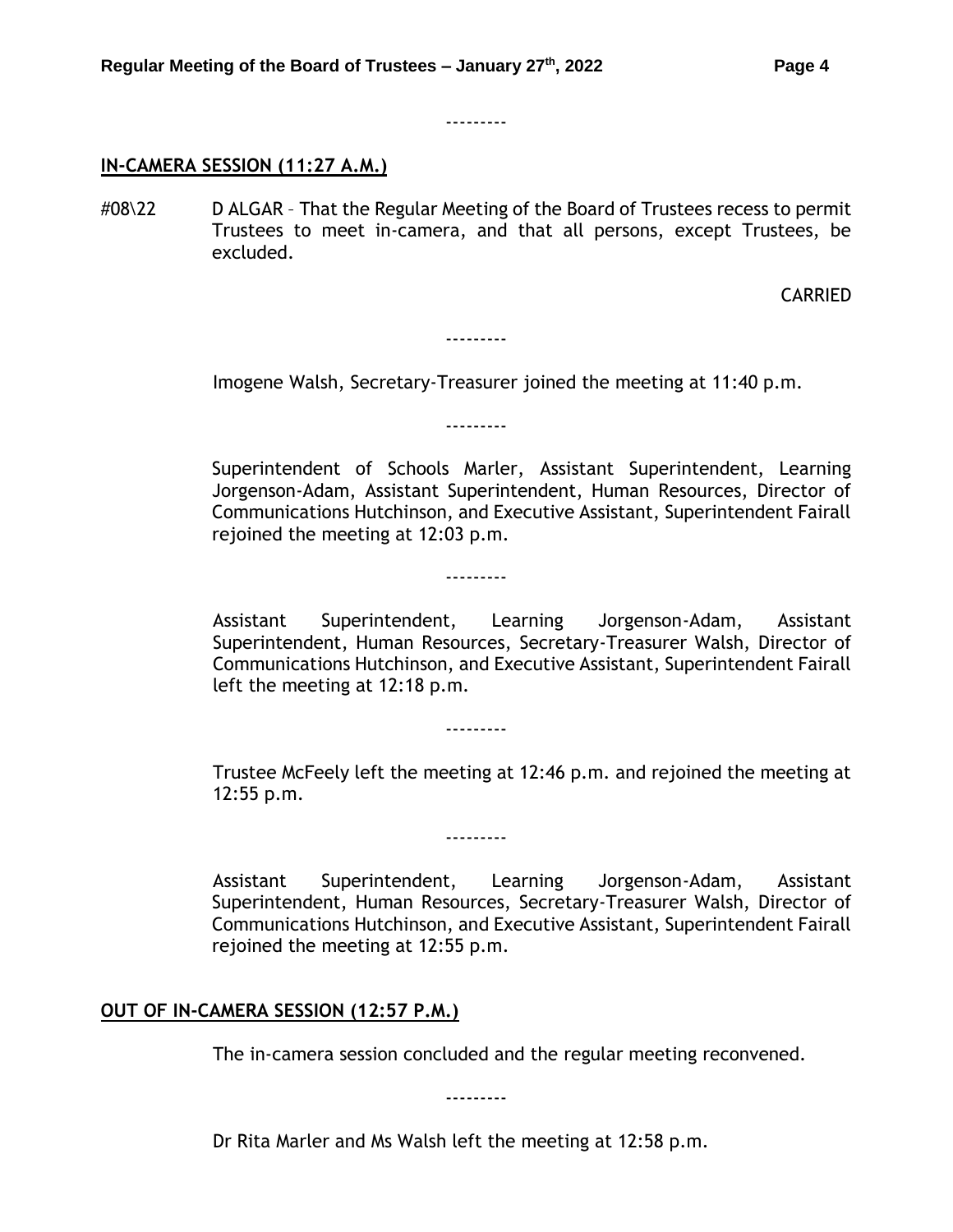## <span id="page-4-0"></span>**NOTICE OF MOTION – BUS DRIVER EXEMPTION FROM AP 451, COVID 19 HAZARD CONTROL**

---------

#07\22 D DIBBEN - That the Board of Trustees support the exclusion of BRSD School Bus Drivers from the mandatory vaccination and/or COVID-19 testing requirements currently in place, unless all costs related to the testing option are completely covered by the Division.

#### DEFEATED

#### <span id="page-4-1"></span>**NOTICE OF MOTION**

Trustee Dibben brought forward a Notice of Motion for the next Board Meeting to call on Trustees to support the repeal of Administrative Procedure 451.

#### <span id="page-4-2"></span>**POLICY REVISIONS**

#08\22 D DIBBEN - That the Board of Trustees approves the revisions to the following Policies as presented:

| Policy 3            | Role of the Board,           |
|---------------------|------------------------------|
| Policy 3 Schedule A | Board Annual Work Plan,      |
| Policy 4            | Role of the Trustee,         |
| Policy 6            | Role of the Board Chair, and |
| Policy 11           | Policy Makings.              |

CARRIED

#### <span id="page-4-3"></span>**FORMAL COMPLAINT**

#09\22 L ALBRECHT - That the Board of Trustees investigate the formal complaint brought forward and authorizes the Chair to respond to the parties involved.

CARRIED

#### <span id="page-4-4"></span>**SUCCESSION PLAN**

#10\22 D DIBBEN - That the Board support the succession plan as presented.

CARRIED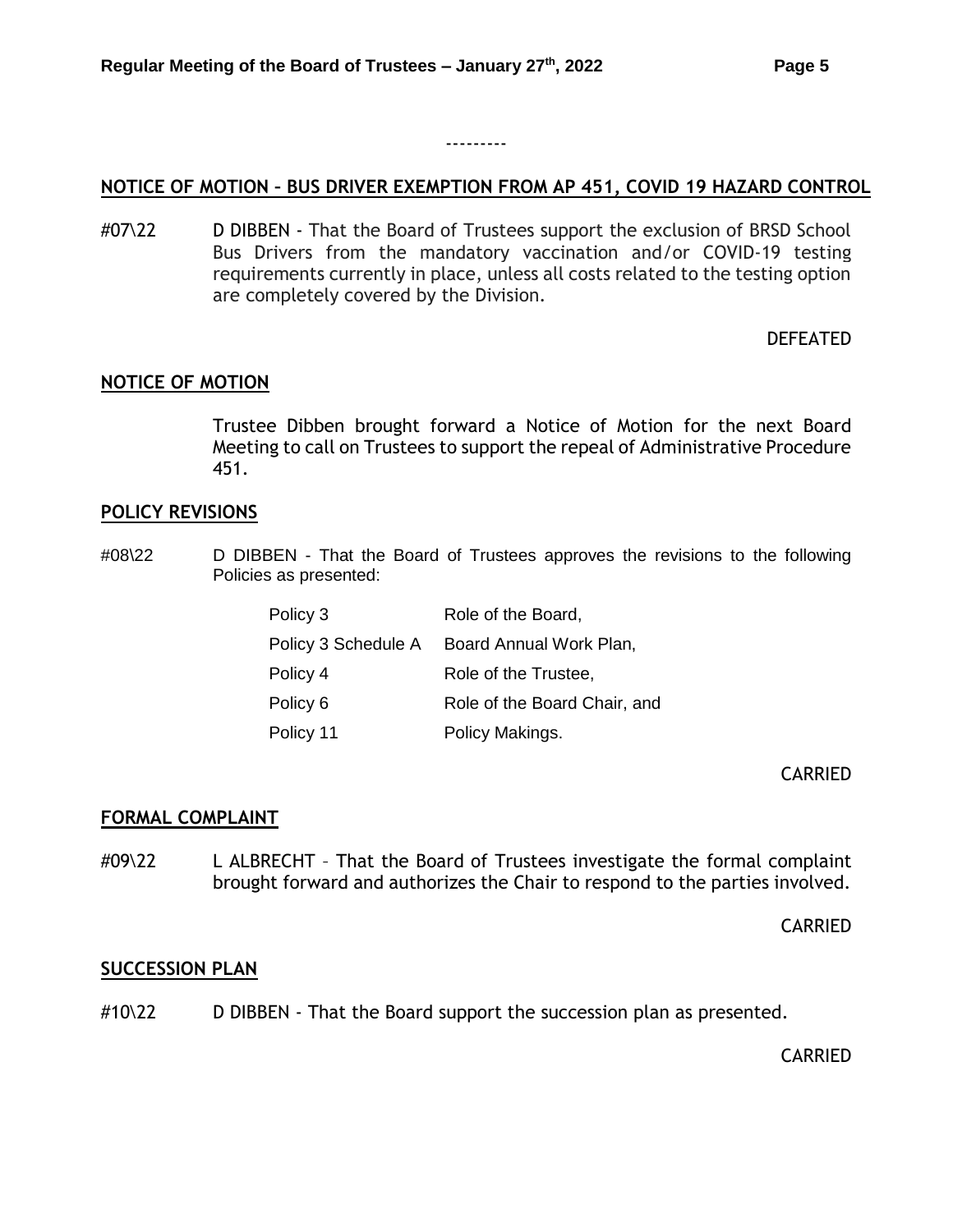# **ADJOURNMENT**

All items of business being completed and there being no dissent, Chair Belich adjourned the meeting at 1:50 p.m.

KAREN BELICH, CHAIR

IMOGENE WALSH, SECRETARY-TREASURER